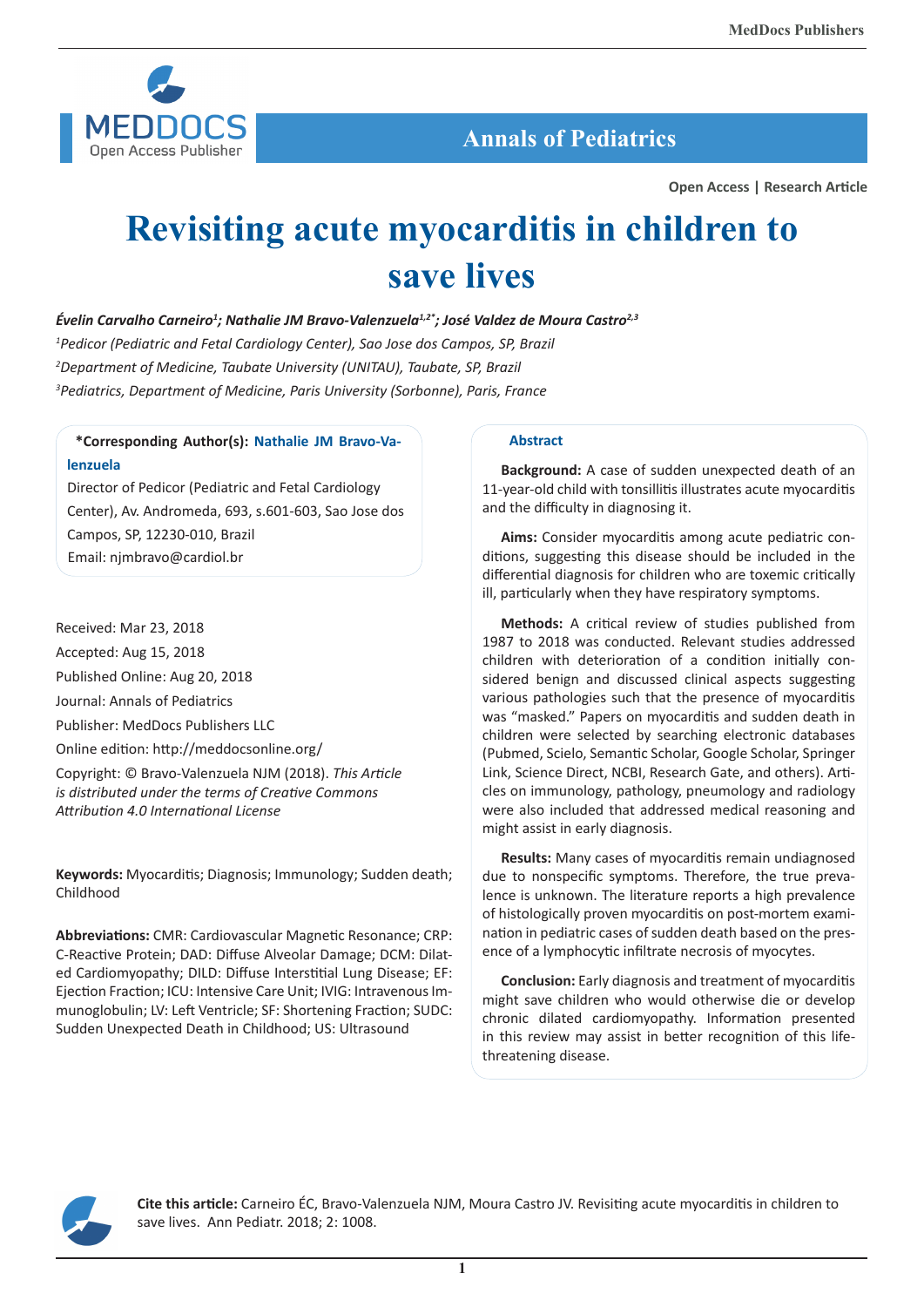#### **Introduction**

The high incidence of pediatric emergencies presenting with respiratory symptoms and the wide variety of childhood illnesses, including gastroenteritis and fevers without an obvious source, might mask a possible diagnosis of acute myocarditis. Since children with this condition may also be asymptomatic or exhibit a variety of nonspecific symptoms, the true incidence of the myocarditis in childhood remains unknown. Despite its frequently benign nature and self-limited course, acute myocarditis may cause rapid clinical deterioration and even lead to sudden unexpected death. The mortality may be as high 75% in children under 1 year of age with disease due to Coxsackie B virus, while it is less than 25% among older children with acute myocarditis [1]. Due to many variables associated with the condition and its often nonspecific characteristics, the diagnosis of acute myocarditis poses a challenge to pediatricians. In fact, while many of the vast variety of pediatric diseases can be definitively diagnosed clinically, myocarditis can sometimes only be confirmed by a post-mortem examination.

The true number of children affected by viral myocarditis, the most common etiology of the disease, is certainly higher than the numbers reported in studies. Most affected children survive the disease in its relatively benign form and, in general, children with myocarditis present with any of the broad range of pediatric complaints, such as gastroenteritis or respiratory illness.

However, some children indeed die from this condition. In this review, we include an illustrative case of an 11-year-old boy being treated for tonsillitis who died within a short period of time. Myocarditis was diagnosed only on post-mortem examination. This demonstrates that the disease may be responsible for some cases for Sudden Unexpected Death in Childhood (SUDC). Unless autopsy is performed to ascertain the exact cause of death, the true incidence of myocarditis in this respect is unknown. So while autopsy should be considered a diagnostic method in SUDC, it is seldom performed currently [2].

The fact that common and seemingly nonlethal pathogens may cause myocarditis suggests there might be some underlying immunodeficiency favoring infection of the myocardium. This possibility requires further research, including post-mortem examinations of cases of SUDC to understand why children with a seemingly benign, nonlife-threatening infection die. Immunodeficiency syndromes might involve innate immunity, such as phagocyte dysfunction or complement system abnormalities, which can be associated with overwhelming infections. Or there could be defects of adaptive immunity, such as deficient immunoglobulin production or abnormal T cell function, which are associated with recurrent infections of the mucous membranes [3,4]. The immune response is the main barrier to disseminated infections with a high mortality rate [5,6]. If innate immunity mechanisms do not completely effect the defense acts, it will be necessary to add adaptive immunity for a quickly efficient response in infectious and no infectious diseases. In cases of severe failure defense (immunodeficiency), this could favor lifethreatening diseases as fulminant myocarditis. The latter may appear suddenly following a nonspecific viral infection, with rapid progression to severe heart failure, cardiogenic shock, and potentially fatal arrhythmias [7].

An urgent need is the identification of new markers that might be highly specific and sensitive for the early diagnosis of myocarditis. Immunohistochemical detection of inflammatory

cells (T and B lymphocytes, macrophages or HLA- Human Leucocyte Antigen) in cardiac tissue increase the sensitivity for the diagnosis of myocarditis when histological diagnosis is in conclusive by Dallas criteria. This is the context within which the Lake Louise criteria were formulated in 2009, improving diagnostic efficiency through the use of contrast-enhanced Cardiovascular Magnetic Resonance imaging (CMR) [8].

Echocardiography is a relevant diagnostic tool to help with clinical decision-making, especially for the emergency care of children with myocarditis and severe cardiac dysfunction (Figure 1). As an example, FAST (Focused Assessment with Sonography in Trauma) has proved helpful in critical situations, e.g., cardiac tamponade, with the help of US-guided regional anesthesia [9,10]. Therefore, using focused US examination or functional echocardiography in pediatric emergency departments might improve diagnosis and treatment of critically ill patients (Figure 2). For this purpose, US training programs for pediatric emergency providers need to be implemented (Video 1) [9,10].

In the pediatric emergency care setting, thinking of acute myocarditis in the differential diagnosis is crucial. Early therapeutic action, if appropriate, includes administration of intravenous immunoglobulin (IVIG) at the onset of symptoms, as is routinely done in many centers [11]. This may reduce the mortality rate [12] as well as progression of the disease to its chronic form of Dilated Cardiomyopathy (DCM). Myocarditis is the most frequent cause of DCM in childhood. The first European registry of cardiomyopathy (January 2018), which included 3,208 adult patients in 18 countries, reported that hypertrophic cardiomyopathy and DCM were the most frequent subtypes of cardiomyopathy. Study for pediatric patients clinically suspected or biopsy-proven myocarditis is still ongoing (until December 2018 and ended in 2019). Echocardiography and Electrocardiography were performed in 95,1%, almost of all patients. Magnetic resonance imaging in 71,6%, genetic testing in 35,7% and endomyocardial biopsy in 10,7% of the patients [13].

In the present study, we introduce a new expression "Hermetical heart" to denote a unified understanding of the plurality of conditions affecting the cardiovascular system in acute myocardial diseases. The heart is acutely and but often silently affected in myocarditis, which is why clinicians must be alert to the possibility of this disease, especially in the emergency care setting.

*Note***:** Hermetic (adj.)–1630s "dealing with occult science or alchemy," from Latin *hermeticus*, from Greek *Hermes*, god of science and art (among other things), who was identified by Neoplatonists, mystics, and alchemists with the Egyptian god Thoth as *Hermes Trismegistos*, "Thrice-Great Hermes," who supposedly invented the process of making a glass tube airtight (a process in alchemy) using a secret seal. Hence, "completely sealed" (c.1600, implied in *hermetically*)–Online Etymology Dictionary.

# **Clinical case**

The clinical case reported here, which has been published elsewhere [14], is an illustration of the problem of unrecognized acute myocarditis. An 11-year-old boy had been seen by his primary care physician complaining of a sore throat. He was given antibiotics for a clinical diagnosis of tonsillitis, although no specific tests were done. The following day, he collapsed at home. He was taken to the emergency room but did not respond to cardiopulmonary resuscitation and was pronounced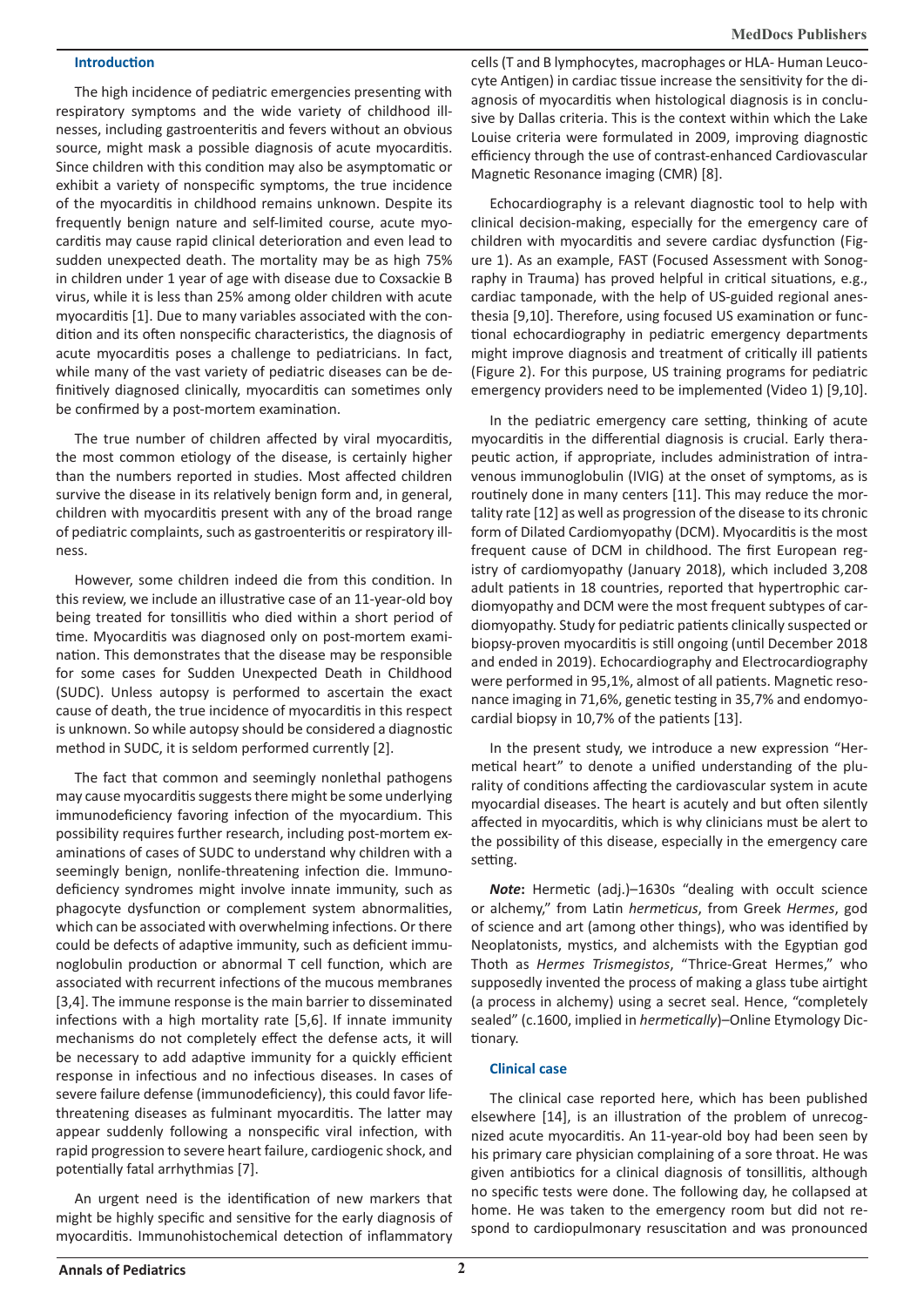dead. There was no family history of heart disease or sudden death. At autopsy, gross findings included purulent exudate on the tonsils and an enlarged heart. On microscopy, there was no fibrosis or myocardial hypertrophy, corroborating that this was an acute cardiac condition characterized by a predominantly lymphocytic infiltrate and areas of necrosis. Laboratory analysis included bacterial culture of swabs; blood cultures; C-Reactive Protein (CRP); meningococcal and pneumococcal screening; toxicology testing for alcohol and drugs; and serology for Mycoplasma pneumoniae, cytomegalovirus, Epstein-Barr virus, parvovirus, rubella, chlamydia and Toxoplasma gondii. All of those tests were negative, as were Gram stain and culture of the cerebrospinal fluid. Adenovirus DNA was detected in the blood, myocardium, and tonsils but not in the lung. The post-mortem diagnosis was adenovirus myocarditis.

#### **Aim**

Myocarditis should be considered in the differential diagnosis for children with acute illnesses that appear to progress. Unexplained heart failure often sets in silently. Initially, myocardial dysfunction is attended primarily by respiratory symptoms rather than symptoms suggestive of cardiac disease [15,16]. Wheezing and crackles on chest auscultation are often found in pulmonary diseases, such as asthma and bronchiolitis or respiratory infections, but they might also be clues to acute myocarditis with heart failure [15,16].

#### **Materials and methods**

The present study consisted of a review of published articles on myocarditis and SUDC, including those specific to related fields such as immunology, pathology, pulmonology, and radiology, that were published between 1987 and 2018. The sources considered to be included addressed the complexity inherent in making the diagnosis of acute myocarditis in children with a rapidly deteriorating condition, such as sudden death, and its immune and autoimmune pathophysiology. The following search terms were used both in English and Portuguese: myocarditis, diagnosis, children, immunology, sudden death, and childhood. Titles and abstracts of all publications obtained from an electronic search and references of such studies were screened by the authors. Duplicate studies were excluded. The following databases were searched: PubMed, Scielo, Semantic Scholar, Google Scholar, Springer Link, Science Direct, NCBI, Research Gate, J-Stage, AHC Media, ESC, British Medical Journal, SCCALP. org, MDedge, BMC Journals, AAP.org, AHA Journals, SUDC.org, Heart Views, and UFRGS (Federal University of Rio Grande do Sul). The electronic search identified a total of 528 studies on myocarditis, of which 233 were initially selected based on titles and abstracts. We excluded 197, including 177 that did not meet the eligibility criteria and another 20 duplicate publications, leaving 36 studies for review (Figure 3).

# **Clinical signs and heart failure physiology**

Prodromal symptoms, including fever, muscle pain and complaints associated with nonspecific respiratory infections or gastroenteritis, may precede cardiovascular symptoms. However, the clinical manifestations of myocarditis can be extremely variable, ranging from a complete lack of symptoms to fulminant disease resulting in sudden death. The probable causes of SUDC in the absence of a previous history of heart disease are ventricular arrhythmias and atrioventricular block secondary to inflammation involving the cardiac conduction system (Figure 4) [17,18]. Signs of heart failure, including tachycardia, a gallop

rhythm with a third heart sound, and crackles and inspiratory wheezing in the lungs, may be present. Muffled heart sounds suggest systolic dysfunction or pericardial effusion, that is, myopericarditis. Hypotension indicates increased severity of the disease, which may result in frank cardiogenic shock. Such patients should be managed in the Intensive Care Unit (ICU) and may require procedures such as extracorporeal membrane oxygenation [19].

Children with myocarditis usually exhibit progressive dyspnea. Impaired ventricular contractility leads to increased diastolic ventricular pressure and diastolic ventricular volume, in turn increasing left atrial and pulmonary venous pressure, resulting in pulmonary congestion. When the heart's compensatory mechanisms are exhausted, the elevated pulmonary venous pressure and left ventricular diastolic and systolic dysfunction lead to inadequate cardiac output, ultimately progressing to cardiogenic shock. Fever and anemia, which increase the heart rate, might be sources of additional stress to the heart [1]. Diastolic ventricular filling is impaired both by tachycardia and by the reduction of the end-systolic volume because of the impaired contractility. Patients appear pale due to poor peripheral perfusion, and they might also complain of abdominal pain because of mesenteric ischemia. Chest pain might develop because of impaired coronary perfusion or associated pericarditis or pleurisy. More rarely, an enlarged liver and fluid retention may occur when the right ventricle is affected.

Fulminant myocarditis is characterized by a short viral prodromal period and rapid deterioration of myocardial function, resulting in cardiogenic shock. Among children who survive the fulminant disease but progress to the chronic phase with DCM, approximately 40% will undergo heart transplantation or die within 5 years of diagnosis [12].

#### **Diagnosis and treatment of acute myocarditis**

Diagnosis of acute myocarditis is based on clinical manifestations together with findings on noninvasive tests. These may include chest radiographs, which may show cardiomegaly or signs of pulmonary venous congestion; echocardiography, which is essential both for diagnosis and follow up; electrocardiography; magnetic resonance imaging using the Lake Louise criteria; measurement of enzymes indicating myocardial injury such as troponin and CKMB; and CRP levels. This full set of tests is recommended to increase the odds of a correct diagnosis. Myocardial scintigraphy is also currently being used. This evaluates the presence of the myocardium swelling and necrosis. In cases of positive myocardial scintigraphy, biopsy could be indicated.

Invasive tests, such as intracardiac or endomyocardial biopsy, held to be the gold standard for the diagnosis of myocarditis at many specialized centers around the world, are still a source of debate among specialists [20,21]. Some consider that these procedures lack adequate sensitivity because of a particular biopsy sample may lack adequate histologic evidence. In addition, there is a high risk of complications resulting from perforation. Post-mortem diagnosis is made based on the Dallas criteria, with cardiac tissue histology demonstrating a lymphocytic infiltrate and myocyte necrosis [21].

Since viral infections are the leading cause of myocarditis, assessment for viral DNA is performed. Approximately 51 adenovirus serotypes and more than 60 different types of enteroviruses, including Coxsackie A (23 serotypes) and B (6 serotypes) viruses, have already been identified, with Coxsackie B considered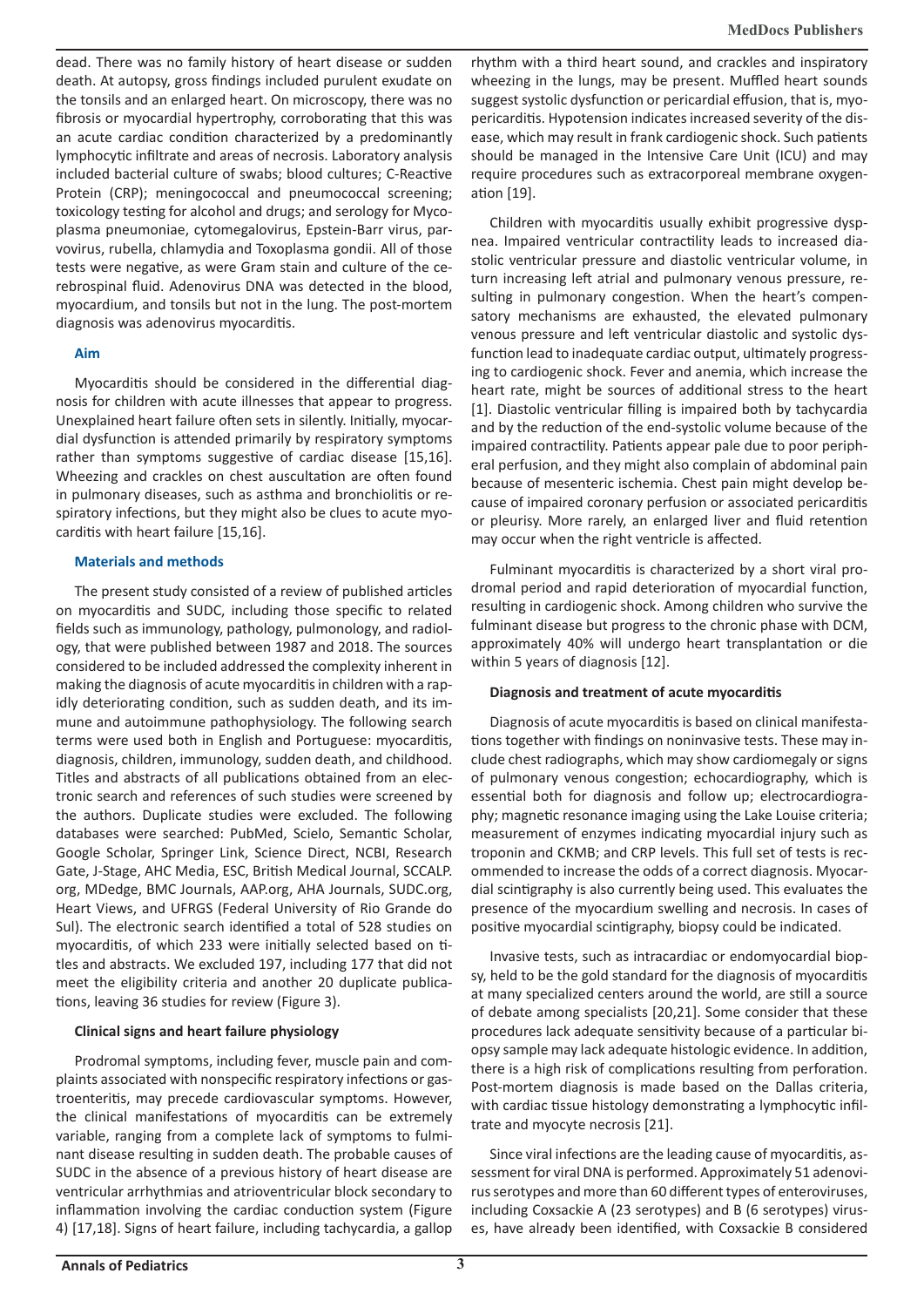the most common cause of myocarditis [1]. Adenoviruses and enteroviruses have also been associated with myocarditis. The number of cases reports of myocarditis in childhood increased in the 2009 Influenza A (H1N1) pandemic . More recently, the prevalence of myocarditis linked to Parvovirus 19 (PB19) and to Human Herpesvirus-6 (HHV6) have been increased.

Isolation of viruses from myocardial tissue on post-mortem examination poses a considerable challenge. New molecular techniques with high sensitivity and specificity, such as immunochemical methods for viral detection, may yield an etiologic diagnosis. Several studies have shown how difficult is to isolate the etiologic agent from patients who have died from myocarditis. The exact agent is not identified in approximately 50% of cases, even though the infection is virus-mediated.

The Lake Louise criteria [8], formulated in 2009, describe findings on contrast-enhanced CMR that increase the sensitivity and specificity for the diagnosis of myocarditis. These findings indicate focal or global myocardial edema, hyperemia and capillary leak, and fibrosis or necrosis seen as late gadolinium enhancement.

According to the literature, administration of immunosuppressant agents, such as azathioprine and cyclosporine, combined with steroids for treatment of acute myocarditis among children is controversial. Beta-blockers, diuretics and inotropes are used if heart failure occurs. High-dose IVIG might yield better results in early stage of this disease. It is for this reason that early diagnosis is urged in the hope that such treatment will reduce mortality and stop progression to chronic cardiomyopathy.

Since 1990, the routine protocols at two children's hospitals in Boston and Los Angeles in the United States include highdose IVIG for suspected cases of acute myocarditis [22,23], an approach subsequently adopted at pediatric hospitals worldwide. Several studies found a more satisfactory response to this treatment among children (better outcomes in myocarditis secondary to Kawasaki disease) compared with adults. One study reported effective responses in acute viral myocarditis to combinations of high-dose IVIG and steroids, such as methylprednisolone [23].

# **Post-mortem studies**

Some post-mortem studies are discussed, along with an antemortem study of critically ill children admitted to an ICU in Cairo, Egypt.

1. In 8 cases of sudden infant death associated with histologically diagnosed myocarditis or pericarditis, viral genomes identified at autopsy included adenoviruses, cytomegalovirus, and enteroviruses found in myocardium, liver and muscle samples. This study points to the possible participation of these pathogens in the sudden death of infants under 1-year-old [24].

2. Among 1516 autopsies of children aged 0–18 years who died from various causes over 10 years at a specialized center in the United Kingdom [25], 1.8% (28 cases) had histologically proven myocarditis. An observation to this study, in which, was not a choice of SUDC cases primarily as a sample and therefore the use of Dallas criteria to ensure a histological myocardial diagnosis.

In this study, among 28 cases of myocarditis, 17 presented as sudden death, of them 10 had no apparent prodrome or lifethreatening symptoms. Of the 11 deaths that were not sudden, 6 children had respiratory complaints, 3 had gastrointestinal symptoms, 1 abdominal pain, and 1 fever in association with a nonspecific viral illness. In this group, 7 children were admitted to the hospital with worsening of respiratory symptoms, being 3 treated initially as pneumonia before hospitalization.

Prodromal symptoms, including fever, respiratory, and gastrointestinal symptoms, occurred in approximately 80% of these 28 children with histologically proven myocarditis.

3. In 32 cases of child deaths at a pediatric hospital in Australia in which myocarditis was histologically proven, 16 had myocarditis as the only single significant finding, while the other 16 had myocarditis in association with other conditions, such as bronchopneumonia. This study demonstrated the variety in the presentation of myocarditis in childhood and adolescence, indicating that myocarditis may or may not be associated with other potential causes of death [26].

4. In a Cairo pediatric ICU [27], 63 critically ill children admitted with respiratory failure were studied, excluding children with congenital or acquired heart disease or previous heart failure. Respiratory diseases were diagnosed in 41 cases (65%) upon admission. Myocarditis was suspected in 16 children on the basis of abnormal cardiac enzymes, echocardiogram and electrocardiogram, of whom 10 had an admission diagnosis of respiratory infection 2 of encephalitis, and 4 of other conditions. These 16 were given IVIG for 48 hours. The mortality rate was 50%, that is, 8 children with suspected myocarditis survived.

# **Myocarditis and pulmonary radiological patterns**

Radiology studies are relevant for the present review, as they indicate wide variability in the interpretation of chest radiographs [28].

Increased lung opacification suggests a heterogeneous group of pulmonary diseases known as Diffuse Interstitial Lung Disease (DILD). One of the causes of diffuse lung opacification is pulmonary edema, which is classified as hydrostatic (due to elevation of the pulmonary venous pressure and its occurrence during heart failure) or nonhydrostatic (due to increased capillary permeability, usually caused by Diffuse Alveolar Damage (DAD) and its occurrence with sepsis) [29].

Pulmonary edema and interstitial pneumonia exhibit the same radiologic pattern characterized by increased lung opacification, which may hinder the differentiation between myocarditis with pump failure and interstitial lung disease, such as mycoplasma pneumonia. Increased lung opacification might present as ground-glass opacities with preserved vascular markings, or as parenchymal consolidation, which obscures vessels. Such criteria for differentiation notwithstanding, these findings are considered to be nonspecific and might represent several different alveolar, interstitial, or mixed diseases. Pulmonary edema is the most common cause of diffuse acute lung disorders presenting with ground-glass opacities or consolidation patterns.

For the assessment of interstitial edema due to pulmonary venous congestion, which is suggestive of myocarditis, chest radiographs might not suffice as a single imaging modality due to the poor definition of the pulmonary vessels and their calibers, peribronchial thickening, and the fact that cardiomegaly might be either present or absent.

When there is a discrepancy between the clinical history and inconclusive radiologic findings, high-resolution tomography, echocardiography, and electrocardiography should be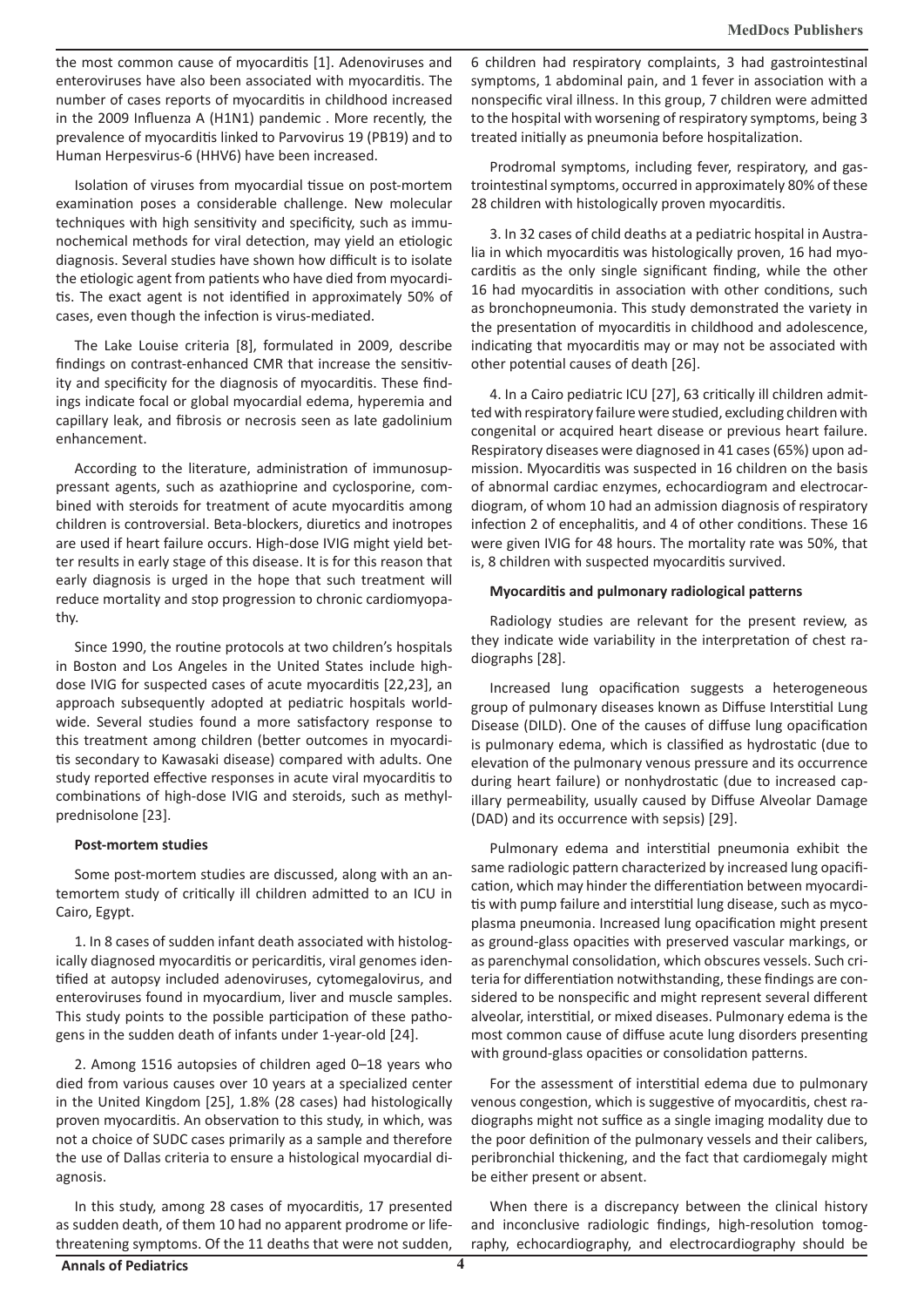performed. Laboratory tests, including measurement of cardiac enzyme levels, are useful for diagnosis, even though the results may be not be immediately available, a hindrance when the disease is rapidly progressing.

Infections are always at the top of the differential diagnosis for acute pulmonary disease. The presence of centrilobular nodules together with the "tree-in-bud" pattern (due to accumulation of secretions in the bronchioles) seen on tomography is a radiologic finding useful to confirm an infectious pulmonary disease, discarding diseases related to pulmonary venous congestion. Increasing the diagnosis problem, pulmonary edema can also be confused with findings in several noninfectious DILD.

Therefore, myocarditis should be included in the differential diagnosis, because it can also present with rapidly progressive respiratory symptoms since a chest radiograph, in general does not enables differentiation among the various possible diagnoses [28].

For pediatricians who daily face several acute breathing scenarios in emergency rooms, the diagnosis of acute myocarditis should be included in their medical rationality.

#### **Variability and agreement of radiological diagnoses**

Icaza published a study in which chest radiographs of 60 children aged up to 5 years old with acute respiratory symptoms with apparent lung involvement were reviewed by a pediatric emergency physician, a pediatric pulmonologist, and a radiologist [30]. Considerable inter-rater variation was apparent and may be inherent to the interpretation of radiologic findings. Variability index occurs considerably in results, not only, in radiology as in several medical areas when a medical board discuss about scenarios with inconclusive diagnoses.

Such variability is compounded by the fact that radiologic interpretation in the acute setting is often made by physicians with different levels of experience and training. This is especially true in Brazilian emergency departments, where radiologists are not always available. According to Icaza, diagnostic errors are due to lack of knowledge or inappropriate conclusions, which may result from interpretive associations based on incorrect initial hypotheses [30]. Making the wrong diagnosis clearly impacts treatment. For decades, we have been dealing with the over prescription of antibiotics. In the case of acute lower airway disorders, the main challenge is to distinguish bacterial pneumonia from other diseases that do not require antibiotics. Errors are actually more frequent in apparently simple cases compared with the most difficult ones, which demand consultation with others to make a correct diagnosis. To overcome the subjective nature of image interpretation and thus improve inter-rater agreement, requiring double interpretation of all images might help. However, non subjective factors also interfere with interpretation, such as overlapping structures on two-dimensional radiographs, a child's small size, poor technical quality, and an inadequate inspiration. Icaza concluded that error and variability are intrinsic parts of the diagnostic process [30].

# **Understanding the immune and autoimmune process in myocarditis**

Experiments conducted in mice showed that myocarditis was due to an immune process triggered by the local action of cytokines, whereby macrophages, mast cells, CD4 and CD8 T cells, B lymphocytes, and killer cells were all activated, resulting in necrosis of myocytes and interstitial edema of the affected

heart tissue, with a consequent deleterious effect on the heart's pumping function. This immune reaction, occurring in response to viral infection, promotes the release of interleukin 1ß and tumor necrosis factor alpha (TNT alpha), which might contribute to reduction or suppression of myocardial contractility. The result is cardiac dysfunction that occurs in acute myocarditis and the possible development of chronic myocarditis, according to several studies.

Inoculation of Coxsackie B3 virus into sensitized mice induced acute heart inflammation, the intensity of which depended on the pathogenic properties of the virus and genetic aspects of the host. Low viral replication levels were indicative of clinical improvement of the induced myocarditis and no progression to the chronic stage. Some mice developed an acute form of disease and others the chronic form, while a third group exhibited resistance to the development of myocarditis at all.

Coxsackie B3 viral replication inside the myocytes caused immediate damage, leading to cell death. The host's immune defense acts to control virus replication, but the repair response, with collagen deposition and fibrosis, causes further myocardial injury.

Some authors have detected an initial antigen-antibody reaction that triggers an autoimmune response with production of autoantibodies. It is believed that the pathogenesis of the disease is directly related to successive immune responses. Both recurrent viral attacks and the host's immune and inflammatory responses influence the extent of the myocardial damage. Virus-infected defense cells, such as lymphocytes and killer cells, become unable to regenerate. If viral peptides remain on the myocyte cell membrane surface, even after viral replication has ended, they may be subject to cross-reactions through mechanisms not yet fully elucidated. According to one hypothesis, necrotic cardiomyocytes release intracellular components, which behave as antigens, triggering an autoimmune response against the own cardiac tissue via production of low-affinity IgM autoantibodies.

In laboratory experiments with rats, an autoimmune response developed a few hours after the induction of acute myocarditis by inoculation with Coxsackie B3 virus.

Investigators still do not have a clear idea of the determinants of complete recovery and cure or of progressive structural damage and cardiac dysfunction. The mouse study suggests that immune dysregulation subsequent to viral infection may have a role in the pathogenesis of myocarditis in humans and to its progression to chronic DCM [31].

# **Results and discussion**

For patients who die, the surveyed literature recommends diagnostic confirmation of acute myocarditis by post-mortem examination according to the Dallas criteria, that is, the presence of a predominantly lymphocytic infiltrate and areas of fibrosis or myocyte necrosis, which are pathognomonic of the disease. However, some studies note that the specificity and sensitivity of the Dallas criteria have not been fully established. Nevertheless, the Dallas criteria [22] remain the more widely accepted criteria worldwide for the post-mortem diagnosis of myocarditis. The Lake Louise criteria [8] can help diagnose myocarditis antemortem if CMR is performed.

According to the research reviewed in the present study, viruses are the most common cause of myocarditis in children,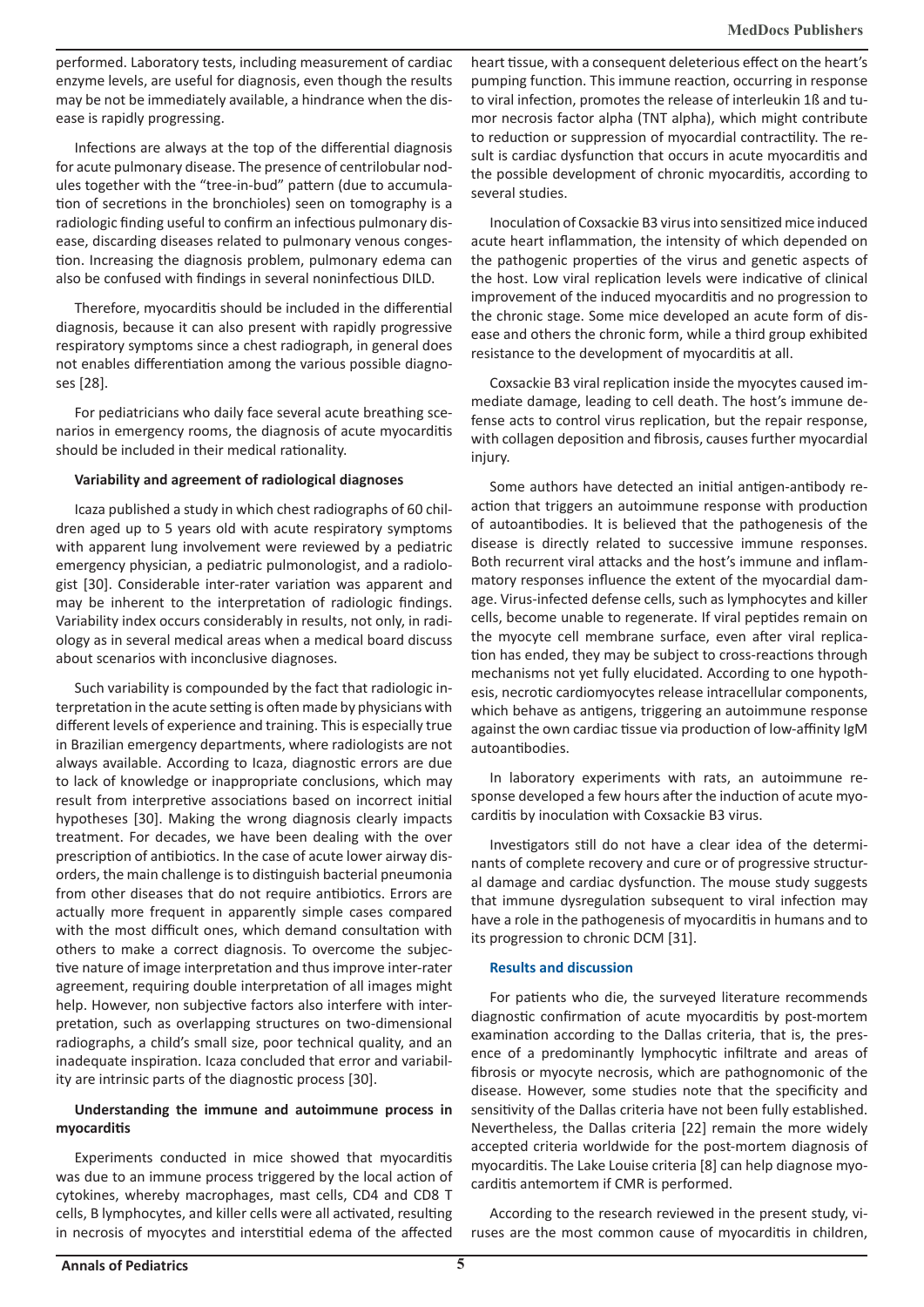with adenoviruses and enteroviruses at the top of the list [11,14]. Echoviruses, parvoviruses (PB19), cytomegalovirus, human herpesviruses (HHV6), Epstein-Barr virus, influenza viruses, human immunodeficiency virus, hepatitis C virus, rubella virus, respiratory syncytial virus, and coinfections with more than one virus have also been described. Other possible etiologies include bacteria, fungi, adverse drug effects and hypersensitivity reactions, and insect and animal bites. Kawasaki disease, hypereosonophilic syndrome, and inflammatory bowel conditions, such as celiac disease, have also been mentioned as causes of myocarditis.

In this review, it was not found articles directly related to acute myocarditis in childhood with specific radiological disorders such as pulmonary venous congestion presence on pneumology articles. References of pulmonary disorders and serious evolution of myocarditis in childhood occurred in post-mortem studies.

# **Lack of autopsies influences statistical data on the cause of death**

Several studies reported a dramatic decline in performing autopsies for patients admitted to the hospital who died due to disease in Brazilian general and university hospitals, especially since 2000. This situation was described in two studies, one conducted in 2009 at Clinical Hospital of Federal University of Minas Gerais and the other at the Fluminense Federal University in 2011 [32,33], which reported a reduction from 23,321 autopsies of adults and children in the period from 1966 to 1998 to 492 from 1999 to 2009.

It is believed that one of the reasons for this decline is the lack of publicly available information on the vital role autopsies play in advancing and improving medicine. As a rule, in cases of sudden death by natural causes, it is extremely painful for family members to make such a decision; thus, they usually refuse consent.

As related above, the not consent by relatives in countries where this procedure requires an authorization is common, due to the moment of suffering that the parents of child are living. In these cases, endomyocardial biopsy constitutes an alternative tool for post-mortem cardiac tissue study. The procedure can be discussed with relatives in order to enable the enlightenment of the causa mortis in SUDC cases when autopsies were not authorized. The post-mortem biopsy from the cardiac muscle can allow the diagnosis of myocarditis, mainly in cases related to mitochondrial and energetic metabolic diseases.

# **Conclusion**

Among the pediatric population, sudden death is commonly associated with myocarditis [34]. An understanding of the onset and development of disease and of studies targeting it are crucial because cardiovascular diseases are considered the most common causes of death worldwide, even more than those caused by cancer. According to data provided by the *American Heart Association* in 2017, the number of annual deaths due to cardiovascular diseases, without reference to particular age ranges, might increase from 17.3 million in 2013 to 23.6 million in 2030 [35].

A multidisciplinary conference "Understanding SUDC Medical Conference" [36] was held in New York City in May 2017. Lecturers and investigators in cardiology, epidemiology, genetics, neurology, and forensic pathology analyzed the results of studies on sudden death in children [36,37]. This fact confirms that this condition is a troublesome medical problem that requires further investigation.

While acute myocarditis may be associated with significant morbidity and mortality, the available data on its prevalence are limited and inconclusive, since a definitive diagnosis of myocarditis in childhood is usually only possible by histologic analysis of the myocardium, obtained either by biopsy or postmortem [38,39]. More commonly, it is a presumptive diagnosis [22,38].

When critically ill children, particularly those with severe respiratory symptoms, are deteriorating clinically and not responding to treatment, physicians should consider myocarditis as a possible diagnosis.

This review contributes to discussions on the creation of a protocol for pediatric emergencies, including a broader range of diagnostic tests, such as functional echocardiography (Video 1), which is crucial for diagnosis and follow-up of myocarditis, as well as consideration of administration of IVIG if myocarditis is suspected, focusing on save lives.

# **Acknowledgments**

The authors acknowledge Dr. Paloma Di Napoli and Dr. Edvaldo T Bomfin Jr, who are pediatric cardiologists at Pedicor Perinatal Cardiology Center, SJ Campos, Brazil, for providing Figures 1 and 2 for this manuscript.

The authors may also like to acknowledge (anonymously) the pediatric patient on whom this review was motivated. Unfortunately, this child died as a result of undiagnosed myocarditis within three days.

# **Figures**



**Figure 1:** Transthoracic echocardiogram at the transverse plane of ventricles (short ventricular axis) showing maximum and minimum diameters of the Left Ventricle (LV) and calculation of the Ejection Fraction (EF) and Shortening Fraction (SF) of the LV in a healthy individual. The equations used for calculation by the Teichholz method are EF  $(\%)$  = maximum diastolic diameter of LV<sup>3</sup>maximum systolic diameter of LV<sup>3</sup> /maximum diastolic diameter of LV<sup>3</sup> X 100 (normal EF: >55%). SF = maximum diastolic diameter of LV–maximum systolic diameter of LV/maximum diastolic diameter of LV X 100 (normal SF: >28%).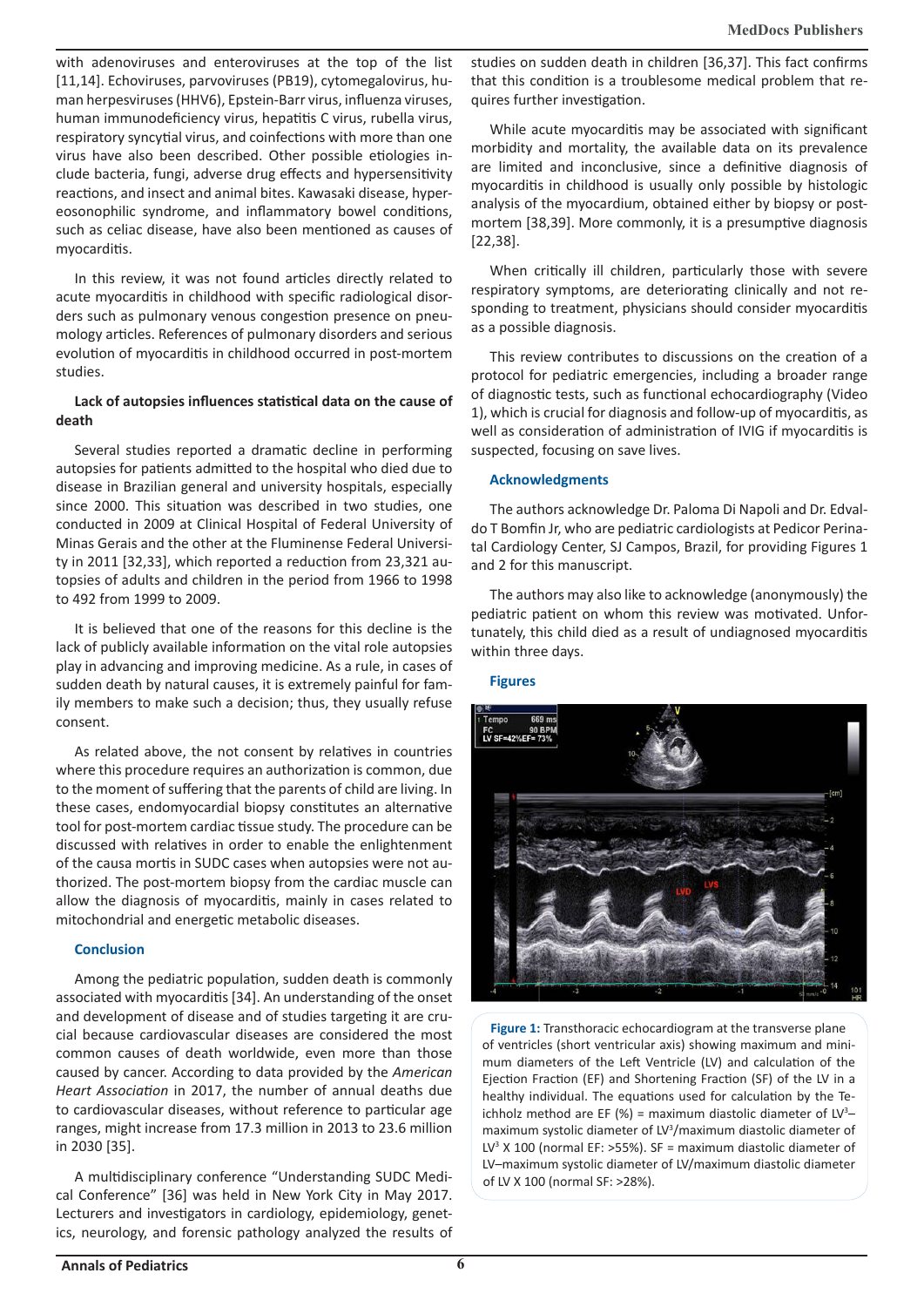

**Figure 2:** Transthoracic echocardiogram, short axis parasternal view (papillary muscle level), showing reduced EF and LV SF of the LV in a case of myocarditis with moderate myocardial dysfunction (EF = 44%; SF = 19.5%). LV: left ventricle; EF: ejection fraction; SF: shortening fraction.



**Figure 3:** Flowchart of records identified after an electronic search (by keywords, title and abstracts) of studies published from 1987 to 2018; search terms included myocarditis and sudden death in children.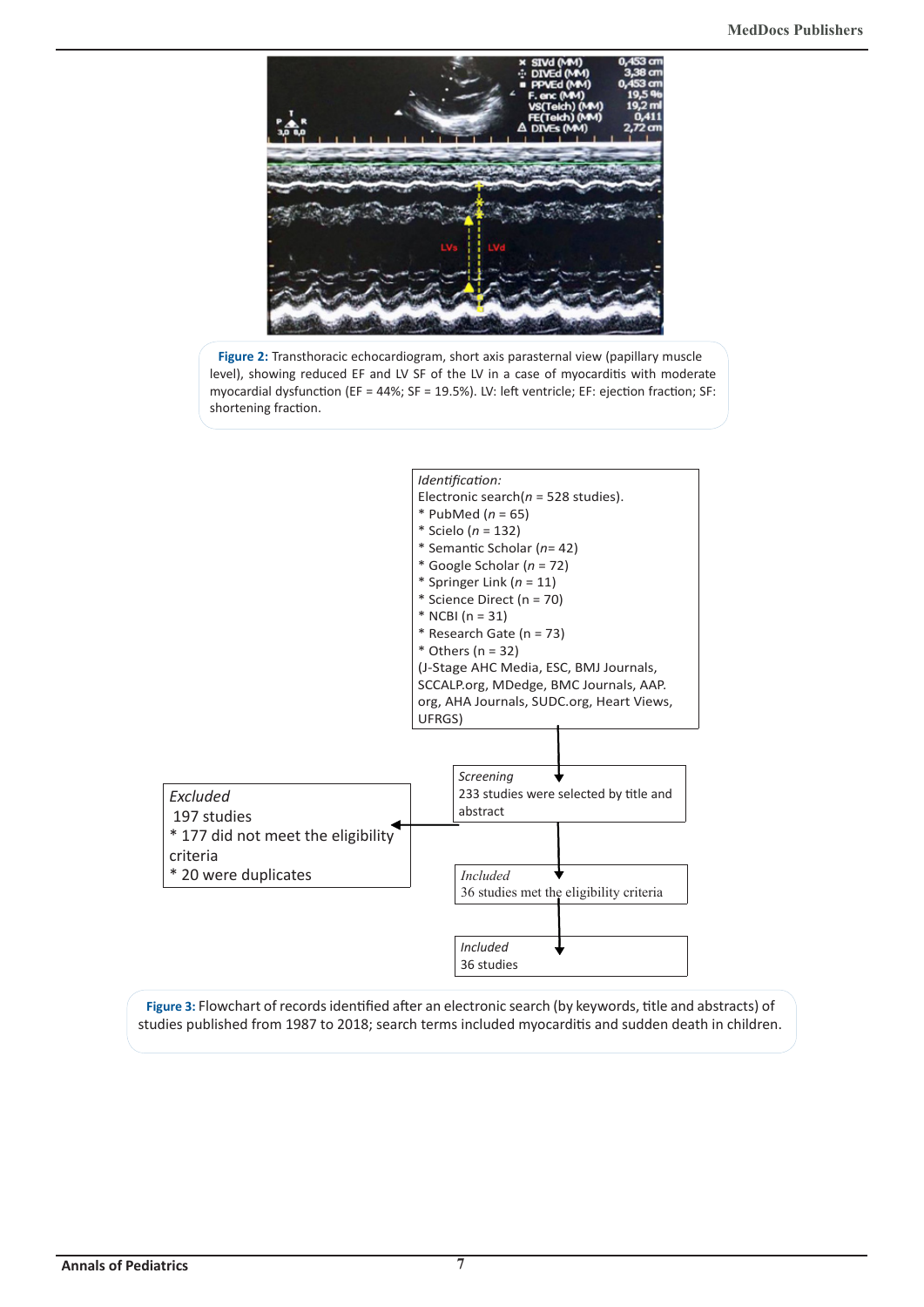

**Figure 4:** Electrocardiogram showing ventricular tachycardia in a 2-month-old infant with fulminant myocarditis. Note the absence of P waves and a wide QRS (red arrow DII).

#### **References**

- 1. Dancea AB. Myocarditis in Infants and Children: A Review for the Paediatrician. Paediatr Child Health. 2001; 6: 543-e5.
- 2. Gaaloul I, Riabi S, Evans M, Hunter T, Huber S, Aouni M. Postmortem diagnosis of infectious heart diseases: a mystifying cause of sudden infant death. Forensic Sci Int. 2016; 262: 166-172.
- 3. Machado PR, Araújo MI, Carvalho L, Carvalho EM. Immune response to infections. An Bras Dermatol. 2004; 79: 647-664.
- 4. Cruvinel WD, Mesquita Júnior D, Araújo JA, Catelan TT, Souza AW, Silva NP, et al. Immune system-Part I. Fundamentals of innate immunity with emphasis on molecular and cellular mechanisms of inflammatory response. Rev Bras Reumatol. 2010; 50: 434-461.
- 5. Mesquita Júnior D, Araújo JA, Catelan TT, Souza AW, Cruvinel WD, et al. Immune System–Part II Basis of the immunological response mediated by T and B lymphocytes. Rev Bras Reumatol. 2010; 50: 552-580.
- 6. Souza AW, Mesquita Júnior D, Araújo JA, Catelan TT, Cruvinel WD, et al. Immune System–Part III The delicate balance of the immune system between tolerance and autoimmunity. Rev Bras Reumatol. 2010; 50: 665-694.
- 7. Joob B, Wiwanitkit V. Fulminant myocarditis associated with the H1N1 influenza virus: case report and literature review. Rev Bras Ter Intensiva. 2015; 27: 82-84.
- 8. Friedrich MG, Sechtem U, Schulz-Menger J, Holmvang G, Alakija P, et al. Cardiovascular magnetic resonance in myocarditis: a JACC white paper. J Am Coll Cardiol. 2009; 53: 1475-1487.
- 9. Savatmongkorngul S, Wongwaisayawan S, Kaewlai R. Focused assessment with sonography for trauma: current perspectives. Open Access Emerg Med. 2017; 9: 57-62.
- 10. Gaspar HA, Morhy SS, Lianza AC, de Carvalho WB, Andrade JL, et al. Focused cardiac ultrasound: A training course for pediatric intensivists and emergency physicians. BMC Med Educ. 2014; 14: 25.
- 11. Kim HS, Sohn S, Park JY, Seo JW. Fulminant myocardits succesfully treated with high-dose immunoglobulin. Int J Cardiol. 2004;

93: 485-456.

- 12. Farinha IT, Miranda JO. Myocarditis in paediatric patients: unveiling the progression to dilated cardiomyopathy and heart failure. J Cardiovasc Dev Dis. 2016; 3: 31.
- 13. Charron P, Elliott PM, Gimeno JR, Caforio AL, Kaski JP, et al. The Cardiomyopathy Registry of the EURObservational Research Programme of the European Society of Cardiology: baseline data and contemporary management of adult patients with cardiomyopathies. Eur Heart J. 2018; 39: 1784-1793.
- 14. Treacy A, Carr MJ, Dunford L, Palacios G, Cannon GA, et al. First report of sudden death due to myocarditis caused by adenovírus serotype 3. J Clin Microbiol. 2010; 48: 642-645.
- 15. Freedman SB, Haladyn JK, Floh A, Kirsh JA, Taylor G, Thull-Freedman J. Pediatric myocarditis: Emergency department clinical findings and diagnostic evaluation. Pediatrics. 2007; 120 :1278- 1285.
- 16. Durani Y, Egan M, Baffa J, Selbst SM, Nager AL. Pediatric myocarditis: presenting clinical characteristics. Am J Emerg Med. 2009; 27: 942-947.
- 17. Chien S J, Liang CD, Lin I, Lin YJ, Huang CF. Myocarditis complicated by complete atrioventricular block: Nine years' experience in a medical center. Pediatr Neonatol. 2008; 49: 218-222.
- 18. Pahl E, Sleeper LA, Canter CE, Hsu DT, Lu M, et al. Pediatric cardiomyopathy registry investigators. incidence of and risk factors for sudden cardiac death in children with dilated cardiomyopathy: a report from the pediatric cardiomyopathy registry. J Am Coll Cardiol. 2012; 6: 607-615.
- 19. Xiong H, Xia B, Zhu J, Li B, Huang W. Clinical outcomes in pediatric patients hospitalized with fulminant myocarditis requiring extracorporeal membrane oxygenation: A meta-analysis. Pediatr Cardiol. 2017; 38: 209-214.
- 20. Pophal SG, Sigfusson G, Booth KL, Bacanu SA, Webber SA, et al. Complications of endomyocardial biopsy in children. J Am Coll Cardiol. 1999; 34: 2105-2110.
- 21. Aretz HT, Billingham ME, Edwards WD, Factor SM, Fallon JT, et al. Myocarditis: A histopathologic definition and classification. Am J